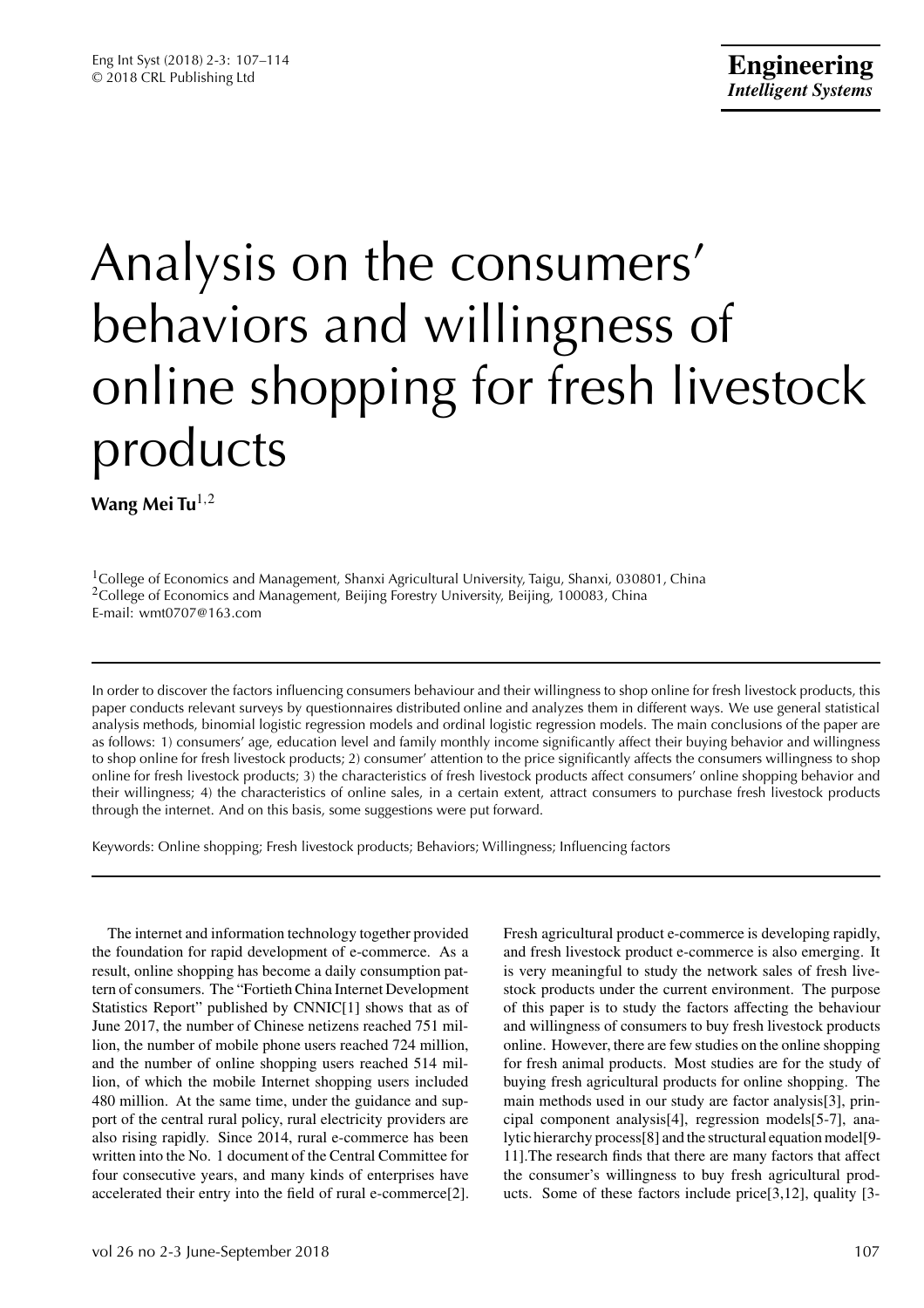4,8], service [3,7-8] of online shopping platform, weather and season[3], consumer personal and family characteristics[4- 5], online shopping experience and habits[4], consumer cognition[7,10], payment willingness[7], information quality[7], product safety[8], freshness[8], network store popularity and trade security and trust[6], product attributes[12], distribution efficiency[7,12], and brand[12]. The other types of factors are classified, such as perceived value[10], perceived risk[9-10], perceived usefulness[9], perceived ease of use[9], emotional value[11], functional value[11], perception cost[11] and so on. In addition, from the perspective of interpretation level theory, this paper studies the influence of social distance, perceived risk, psychological distance and information interpretation level on purchase intention[13]. Under the rapid development of rural electricity providers, can the rural animal husbandry industry make good use of e-commerce ? With reference to the existing research on fresh agricultural products of online shopping, this paper analyzes the online purchase of fresh livestock products and the factors affecting the willingness of online shopping, and then provides a reference for the network sales of fresh livestock products, and the production of fresh livestock products under the line and the related breeding industry.

#### **1. DATA AND METHODS**

#### **1.1 Data**

This article obtains the data through the network questionnaire survey, mainly involving the individual characteristics of the respondents, family population and income, the experience of online shopping, experience of the fresh livestock products purchased online. In addition to this the types, the frequency, the cost, and the experience of the online shopping of fresh livestock products relative to the real market, the willingness to buy fresh livestock products on the internet, and the importance of the related factors. Among them, the willingness to purchase fresh animal products online and the cognition of the importance of relevant factors which were in the form of a 5-level scale, while the others were in the form of singlechoice, multiple-choice and blank-filling. The questionnaire was distributed randomly, and all the respondents were netizens. A total of 574 questionnaires were collected and all of them were deemed valid. From the results of recovery, the questionnaires were mainly from Shanxi, Beijing, Zhejiang, Guangdong, Shaanxi, Hebei, Liaoning and other places. 63.2% of the answers were answered by WeChat, and 97.6% of the questionnaires were answered by mobile phones.

#### **1.2 Methods**

This article adopts the general statistical method to analyze the basic situation of the respondents and the situation of fresh livestock products purchased online. In this paper, two logistic models were used to analyze the factors affecting the behavior of fresh livestock products by online shopping, and the factors affecting the willingness of fresh livestock products were analyzed by a order logistic model.

#### **1.2.1 Variables Selection**

We now examine dependent variables. Two variables were selected to measure the choice and willingness of consumers to buy fresh livestock products online. These variables included the consumers' behavior to purchase fresh livestock products through online shopping and the willingness of consumers to buy fresh livestock products online. Consumer online shopping behavior to purchase fresh livestock products was a twovalued variable: 1. Yes; 2. No. Consumers' willingness to buy fresh livestock products online was very reluctant to 5 categorical variables. Two variables reflected the willingness of consumers to buy fresh livestock products online from different perspectives. One reflected the current state and the other reflected the possible future state.

We now examine the independent variables. It mainly involved quality, type, price, freshness, safety, convenience, business reputation, service quality, buyer evaluation, distribution efficiency, and 11 other features. It was assumed that consumers' perception of their importance would affect their behavior and willingness to buy fresh livestock animal products online.

We now examine control variables. Family characteristics included family numbers and family monthly income. If consumers had high monthly household incomes, their willingness to buy fresh animal products online would be greater. The number of households would also have a certain impact on the willingness to buy fresh livestock products online. Respondents' individual variables included gender, age, education level and residence. It was assumed that women were more likely to buy fresh animal products online. If they were too old or too young this would reduce their willingness to buy fresh livestock products online. The higher the education level of consumers, the stronger their willingness to buy fresh livestock products online; the place where the city was more likely to buy fresh livestock products in the city than in the countryside. The statistical results of the sample description are shown in Table 1.

#### **1.2.2 Model Setting**

In this paper, two logistic regression models and sequential Logistic regression models were adopted. The dependent variables of the two logistic regression models were two valued categorical variables, usually referred to as "1 yes" and "0 no". The ordinal logistic regression model was mainly applied to multiple classification dependent variables. That is, the number of dependent variables was greater than or equal to 3. When there was a certain order relation between categories of dependent variables, the order Logistic regression model was usually adopted.

The dependent variables of this study included two valued variables and variables with a certain order. The variables in a certain order include: "1 very reluctant" "2 not willing" "3 neutrality", "4 willing", "5 very willing", and therefore selecting two regression models for estimation. The two models were set the same, and the model was set as follows:

$$
Y = a + b(E) + c(F) + d(I) + e
$$

In the formula: *Y* represents the behavior and willingness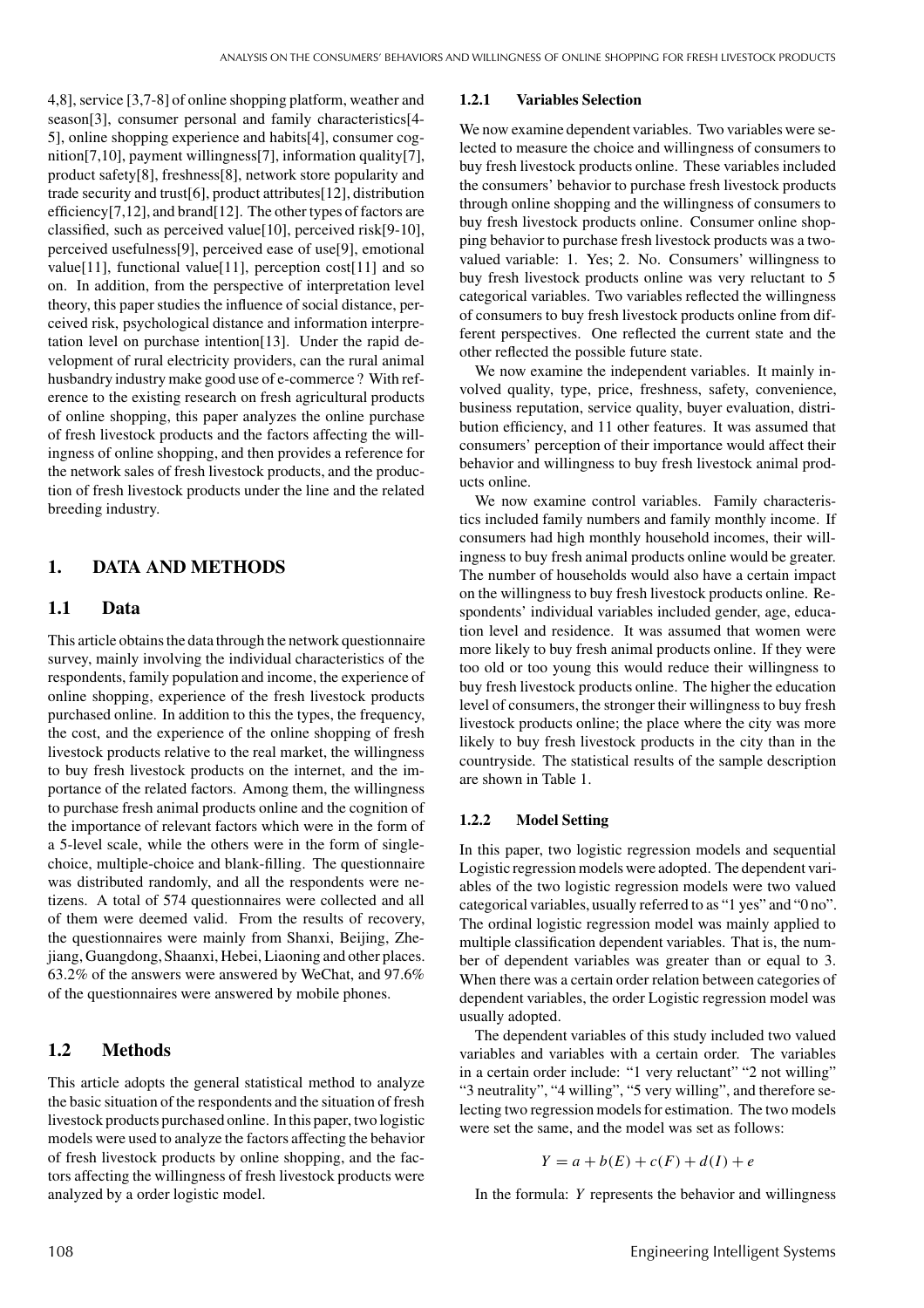| Variable                                   | Variable            |       |       | Average Standard Variable assignment                |
|--------------------------------------------|---------------------|-------|-------|-----------------------------------------------------|
|                                            | properties          | e     | devi- |                                                     |
|                                            |                     | value | ation |                                                     |
| <b>Dependent variable</b>                  |                     |       |       |                                                     |
| Behaviors of online purchase of            | Two values          | 0.29  | 0.45  | 1 Yes; 0 No                                         |
| fresh livestock products                   |                     |       |       |                                                     |
| The willingness to buy fresh live-         | Classification 2.94 |       | 1.13  | "1 very reluctant" "2 not willing" "3 neutrality",  |
| stock products online                      |                     |       |       | "4 willing", "5 very willing"                       |
| <b>Independent variable</b>                |                     |       |       |                                                     |
| Quality                                    | Classification 3.40 |       | 1.19  | 1 is very unimportant; 2 is not important; 3 is     |
|                                            |                     |       |       | neutral; 4 is important; 5 is very important.       |
| <b>Type</b>                                | Classification 2.86 |       | 1.22  | 1 is very unimportant; 2 is not important; 3 is     |
|                                            |                     |       |       | neutral; 4 is important; 5 is very important.       |
| Price                                      | Classification 2.93 |       | 1.17  | 1 is very unimportant; 2 is not important; 3 is     |
|                                            |                     |       |       | neutral; 4 is important; 5 is very important.       |
| Freshness                                  | Classification 3.41 |       | 1.20  | 1 is very unimportant; 2 is not important; 3 is     |
|                                            |                     |       |       |                                                     |
|                                            |                     |       |       | neutral; 4 is important; 5 is very important.       |
| Safety                                     | Classification 3.42 |       | 1.19  | 1 is very unimportant; 2 is not important; 3 is     |
|                                            |                     |       |       | neutral; 4 is important; 5 is very important.       |
| Convenience                                | Classification 3.15 |       | 1.22  | 1 is very unimportant; 2 is not important; 3 is     |
|                                            |                     |       |       | neutral; 4 is important; 5 is very important.       |
| Business reputation                        | Classification 3.30 |       | 1.21  | 1 is very unimportant; 2 is not important; 3 is     |
|                                            |                     |       |       | neutral; 4 is important; 5 is very important.       |
| Service quality                            | Classification 3.25 |       | 1.23  | 1 is very unimportant; 2 is not important; 3 is     |
|                                            |                     |       |       | neutral; 4 is important; 5 is very important.       |
| Buyer evaluation                           | Classification 3.05 |       | 1.21  | 1 is very unimportant; 2 is not important; 3 is     |
|                                            |                     |       |       | neutral; 4 is important; 5 is very important.       |
| Distribution efficiency                    | Classification 3.28 |       | 1.19  | 1 is very unimportant; 2 is not important; 3 is     |
|                                            |                     |       |       | neutral; 4 is important; 5 is very important.       |
| Characteristic                             | Classification 2.84 |       | 1.24  | 1 is very unimportant; 2 is not important; 3 is     |
|                                            |                     |       |       | neutral; 4 is important; 5 is very important.       |
| Family characteristics of control          |                     |       |       |                                                     |
| variables                                  |                     |       |       |                                                     |
| Family monthly income                      | Classification 3.90 |       | 1.86  | 1 is less than 2000 yuan; 2 is 2001 yuan to 4000    |
|                                            |                     |       |       | yuan; 3 is 4001 to 6000 yuan; 4 is 6001 yuan to     |
|                                            |                     |       |       | 8000 yuan; 5 is 8001 to 10000 yuan; 6 is 10001      |
|                                            |                     |       |       | yuan to 20000 yuan; 7 is 20001 yuan to 40000        |
|                                            |                     |       |       | yuan; 8 is more than 40000 yuan.                    |
| Number of family population                | Continuity          | 3.51  | 1.23  |                                                     |
| <b>Personal characteristics of control</b> |                     |       |       |                                                     |
| variables                                  |                     |       |       |                                                     |
|                                            | Classification 2.73 |       |       |                                                     |
| Age                                        |                     |       | 0.83  | 1 is below 20 years old; 2 is 20 (containing 20)    |
|                                            |                     |       |       | to 29 years old; 3 is 30 39 years old; 4 is 40 49   |
|                                            |                     |       |       | years old; 5 is 50 59 years old; 6 is over the 60   |
|                                            |                     |       |       | years old.                                          |
| Gender                                     | Two values          | 0.40  | 0.49  | 1 male;0 female                                     |
| <b>Educational level</b>                   | Classification 4.06 |       | 0.89  | 1 is junior high school and below; 2 is high school |
|                                            |                     |       |       | / technical secondary school / technical school;    |
|                                            |                     |       |       | 3 is junior college; 4 is university undergraduate  |
|                                            |                     |       |       | college; 5 is Master degree or above.               |
| Place of residence                         | Classification 2.48 |       | 0.70  | 1 is village; 2 is county; 3 is municipal city      |

**Table 1** Correlation index description statistical results.

of consumers to buy fresh livestock products online;*a* is a constant;  $b(E)$  is a cognitive variable function for the importance of influencing the factors of fresh animal products online shopping;  $c(F)$  is a family characteristic variable function;  $d(I)$  is the characteristic variable function of the interviewee.

The basic assumption of the sequential logistic model was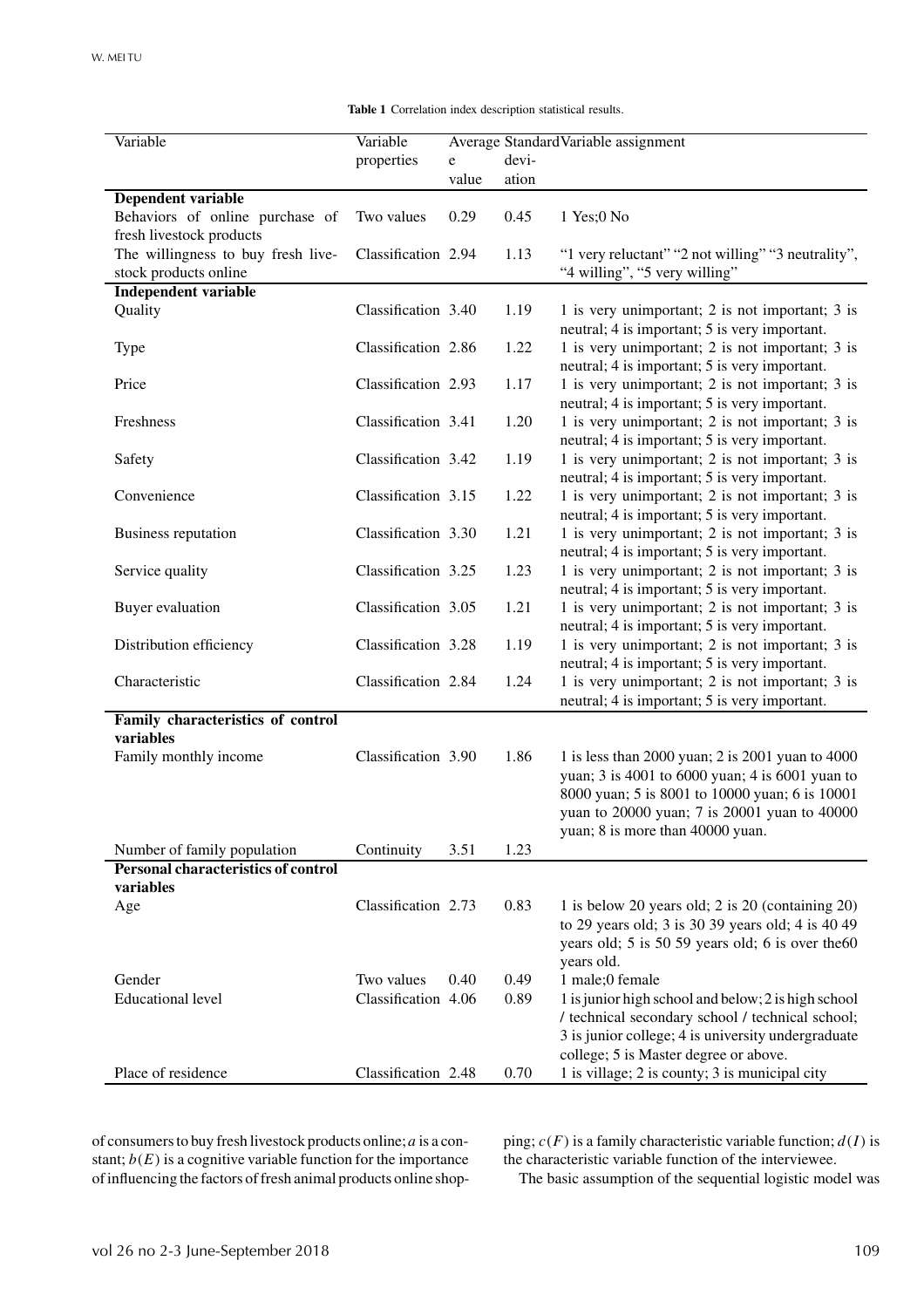that there was an unobserved continuous dependent variable *Y*<sup>\*</sup>, which was a linear function of a set of independent variables (the formula is abbreviated). The actual observed variable *Y* was a set of ordered categories, assuming that *w*1*, w*2*, w*3*, w*4 etc. represented the demarcation point of the value that the willingness of the wetland conservation projects had not been observed, then *Y* and *Y*<sup>\*</sup> had the following relation: if  $Y^* < w1$ ,  $Y = 1$ ; if  $w1 \leq Y^* < w2$ , *Y* = 2; if  $w2 \leq Y^* \leq w3$ ,  $Y = 3$ ; if  $w3 \leq Y^* \leq w4$ ,  $Y = 4$ ;  $Y^* > w4$ ,  $Y = 5$ .

#### **2. RESULTS AND ANALYSIS**

## **2.1 The Individual Characteristics of Respondents and the Situation of Fresh livestock Products Purchased Online**

The result of the survey data analysis showed that 231 men were interviewees and 27.71% had the experience of online purchasing of fresh livestock products; 343 were female respondents and 29.15% had the experience of online purchase of fresh livestock products. It can be seen that there was no significant difference in the consumer gender for the online purchase of fresh livestock products.

The age of the interviewees was mainly concentrated in the age of 20 to 49. The proportion of fresh livestock products purchased online from 30 to 39 is the highest, reaching 41.88%. The rate of age between 40 and 49 years is 25.71%. Respondents aged 20 to 29 had the largest number of respondents, but their net purchase of fresh livestock products was only 15.97%. It can be seen that the consumer groups of fresh livestock products are mainly concentrated in the age of 30 to 49. The group can operate both a mobile phone and computer, and these are part of the daily life of the family. It can be seen that the consumer groups of fresh livestock products are mainly concentrated in the age group from 30 to 49. The group can operate both the mobile phone and the computer, and these are part of the daily life of the family.

From the level of education, the ratio of raw and fresh livestock products for masters and above was 46.24%, 21.11% for undergraduate, 14.55% for college and 22.22% in high school.

From the perspective of occupational types, the ratio of fresh livestock products for three categories of civil servants and professionals (including lawyers, teachers, doctors, etc.) and enterprise management staff was 70.37%, 59.42% and 55.26%, and was three of the highest rate of raw and fresh livestock products purchased for the occupational type.

# **2.2 The Family Characteristics of Respondents and the Situation of Fresh Livestock Products Purchased Online**

The proportion of respondents living in the countryside buying fresh livestock products online was 7.46%, 29.88% living in the country. and 32.07% in the city. According to table 2, with the increase of household monthly income, the ratio of fresh animal products purchased online has increased. The number of respondents' family populationis mainly concentrated in 25 people, which is not significantly related to online shopping fresh livestock products. See Table 2 in detail.

## **2.3 Online Purchase of Fresh Livestock Products Types, Quality, Price, Etc.**

Among the respondents, 164 people bought fresh livestock products online, accounting for 28.6%, while 410 did not buy it online, accounting for 71.4%. The main buying platforms were Jingdong, Tmall, WeChat and Taobao. The frequency of purchase was 1-96 times a year, of which 12 times are the largest, having 54 people a year. The cost varied from 100- 10000. The frequency and cost of purchase showed a regular change with family monthly income.

From Table 3, it can be seen that the type and quantity of fresh livestock products purchased online by respondents are from high to low in order of fresh milk(146), fresh beef(122), fresh eggs(85), fresh pork(79), fresh mutton(75), and fresh poultry(71). Fresh beef and fresh milk are more imported. From this we can see the difference between consumer demand and physical market and the structure of animal husbandry. Table 4 shows that the purchased fresh livestock products are generally better than the physical stores, and the prices are relatively cheap. As shown in Table 5, the main reason for the selection of fresh livestock products online is convenient and time saving, and the second is that people can buy the products they want, without the need to find them in a physical marketplace. The main reason for not buying fresh livestock products online is the fear of freshness and food safety and the need to wait.

#### **2.4 Regression Analysis**

Due to the need for regression, this article selected the reference group for the different independent variables. The education level took the undergraduate college as the reference group, the age virtual variable 2 (40 years and above  $=1$ ), the residential place virtual variable (city =1), the family monthly income from 6001 to 10000 yuan was taken as the reference group, and the online shopping tools used the mobile phone as the reference group. The stepwise regression method was used to set a significant standard of 10%. A regression analysis was made on the consumers' behavior of buying fresh livestock products online and their willingness to buy fresh livestock products online. The results are shown in Table 6 and 7. Many non-significant variables were removed, and the quasi R2 of the binomial logistic model was 0.12, and the corresponding P value was 0.000, indicating that the joint significance of all coefficients (except the constant term) of the whole model was very high. The ordinal logistic model also fitted well.

The first was the influence of Education. In the existing online purchase of fresh livestock products, education degree showed a significant impact. The probability that graduate students and above chose to buy fresh livestock products online was 115.67% higher than the undergraduates, however, the probability that junior college students and below chose to buy fresh livestock products online was 44.65% lower than the undergraduates. In terms of the willingness to buy fresh livestock products online, the willingness to buy fresh livestock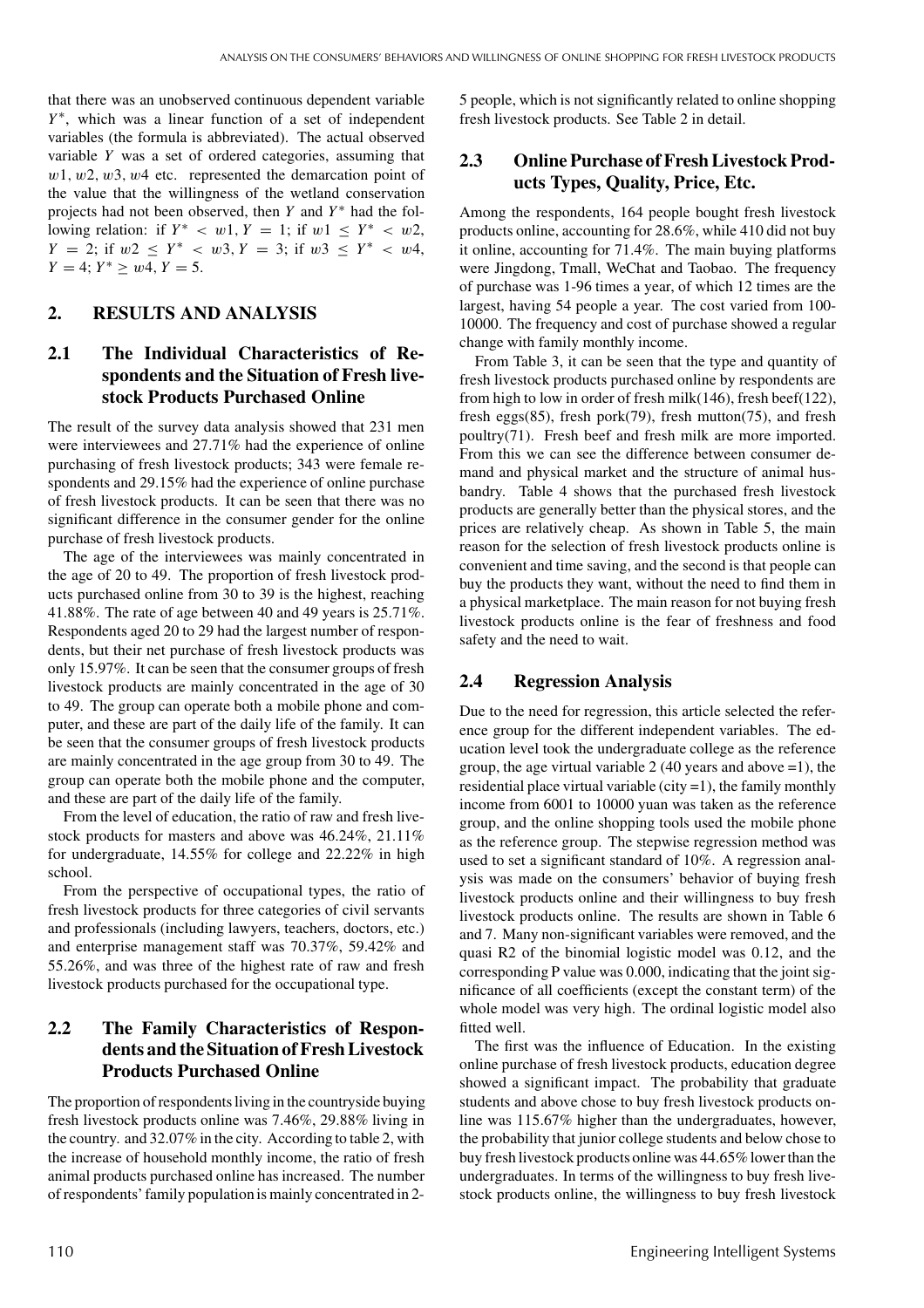| Income                  | Count | Proportion% | Proportion of | Number of  | Count | Proportion%         |       |
|-------------------------|-------|-------------|---------------|------------|-------|---------------------|-------|
|                         |       |             | online        | family     |       | Proportion of %     |       |
|                         |       |             | shopping%     | population |       | online shopping $%$ |       |
| $\overline{2000}$ yuan  | 51    | 8.90        | 15.69         | 1 person   | 26    | 4.50                | 26.92 |
| and below               |       |             |               |            |       |                     |       |
| $2001 \sim 4000$ yuan   | 110   | 19.20       | 15.45         | 2 people   | 59    | 10.30               | 32.20 |
| $4001 \sim 6000$ yuan   | 98    | 17.10       | 21.43         | 3 people   | 238   | 41.50               | 32.35 |
| $6001 \sim 8000$ yuan   | 105   | 18.30       | 30.48         | 4 people   | 148   | 25.80               | 19.59 |
| $8001 \sim 10000$ yuan  | 73    | 12.70       | 39.73         | 5 people   | 70    | 12.20               | 31.43 |
| 10001 $\sim$ 20000 yuan | 93    | 16.20       | 35.48         | 6 people   | 19    | 3.30                | 36.84 |
| 20001~40000 yuan        | 24    | 4.20        | 50.00         | 7 people   | 10    | 1.70                | 20.00 |
| More than               | 20    | 3.50        | 60.00         | 8 people   | 0.70  | 25.00               |       |
| $40000$ yuan            |       |             | and above 4   |            |       |                     |       |

**Table 2** The household income and population distribution of respondents and the proportion of buying fresh livestock products online.

**Table 3** The types of fresh livestock products purchased by consumers online(people).

| <b>Types</b>  | Made in China | Imported | Made in China and importation | Not to buy |
|---------------|---------------|----------|-------------------------------|------------|
| Fresh pork    | 56            |          |                               | 90         |
| fresh mutton  | 51            |          | 21                            | 93         |
| Fresh beef    | 62            |          | 39                            | 51         |
| Fresh poultry | 48            |          | 21                            | 96         |
| Fresh eggs    | 62            |          | 18                            | 84         |
| Fresh milk    | 73            | 29       | 44                            | 38         |

**Table 4** The quality and price of fresh livestock products purchased online by consumers.

|           | Quality |             |                  | Price |             |
|-----------|---------|-------------|------------------|-------|-------------|
| Items     | Count   | Proportion% | Items            | Count | Proportion% |
| Very good | 44      | 26.8        | Much higher      | 44    | 26.8        |
| good      | 75      | 45.7        | A little higher  | 75    | 45.7        |
| general   | 42      | 25.6        | Same             | 42    | 25.6        |
| bad       |         | 1.2         | A little cheaper | 2     | 1.2         |
| Very bad  |         | 0.6         | Much cheaper     |       | 0.6         |

Table 5 The reason why consumers choose and do not choose to buy fresh livestock products online.

| The reason for choosing to buy fresh livestock products |       | The reason for not choosing to buy fresh livestock products |                                          |       |             |
|---------------------------------------------------------|-------|-------------------------------------------------------------|------------------------------------------|-------|-------------|
| online                                                  |       |                                                             | online                                   |       |             |
| Items                                                   | Count | Proportion%                                                 | Items                                    | Count | Proportion% |
| Convenient<br>and<br>time<br>saving                     | 132   | 80.5                                                        | Food safety is difficult to<br>guarantee | 244   | 59.5        |
| Having characteristics                                  | 31    | 18.9                                                        | Freshness is hard to<br>maintain         | 299   | 72.9        |
| Good quality                                            | 56    | 34.2                                                        | Poor quality of service                  | 21    | 5.1         |
| Many kinds                                              | 59    | 36                                                          | Need to wait                             | 110   | 26.8        |
| Food Safety                                             | 23    | 14                                                          | High price                               | 34    | 8.3         |
| Can buy the product you<br>want                         | 78    | 47.6                                                        | Cannot operate                           | 21    | 5.1         |
| <b>Others</b>                                           | 6     | 3.7                                                         | Others                                   | 69    | 16.8        |

Note: The filling amount of the fresh livestock products purchased online is 164, and the filling amount of the fresh livestock products which are not purchased online is 410.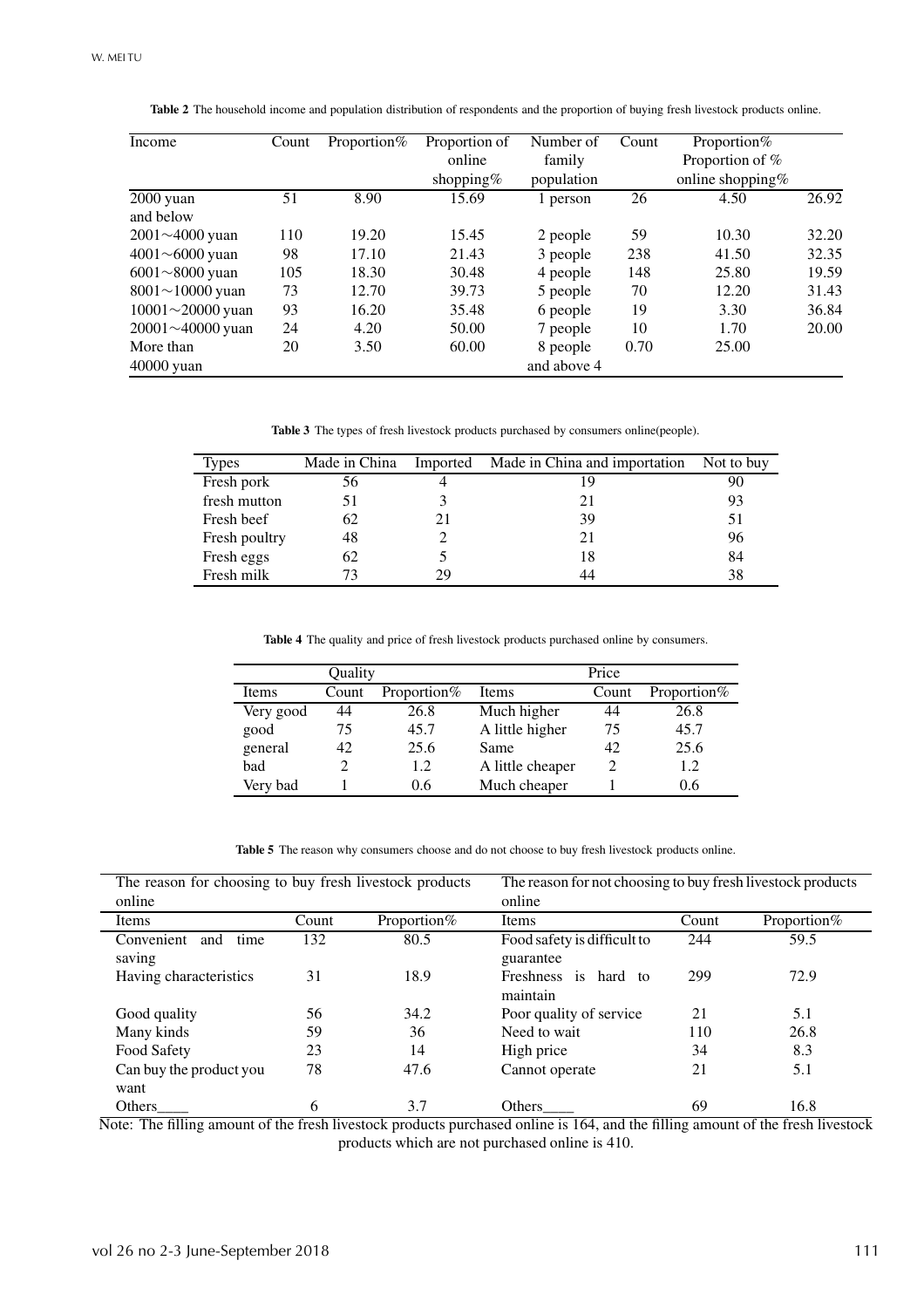**Table 6** The regression results of the binary logistic model of whether consumers have bought fresh livestock products online.

|                                                                           | Dependent variable                          |            |  |  |
|---------------------------------------------------------------------------|---------------------------------------------|------------|--|--|
| Independent variable                                                      | Online purchase of fresh livestock products |            |  |  |
|                                                                           | Coefficient                                 | odds ratio |  |  |
| Educational virtual variable 2(Master degree or above= $1$ ) <sup>1</sup> | $0.7686(0.2199)$ ***                        | 2.1567     |  |  |
| Age virtual variable $1( \leq 29=1)^2$                                    | $-1.0697(0.2248)$ ***                       | 0.3431     |  |  |
| Family monthly income virtual variable $1( \leq 6000=1)^3$                | $-0.6566(0.2141)$ ***                       | 0.5186     |  |  |
| Educational virtual variable 1(below junior college=1)1                   | $-0.5914(0.3187)$ *                         | 0.5535     |  |  |
| Intercept item                                                            | $-0.4531(0.1908)$ **                        |            |  |  |
| Likelihood ratio chi-square value                                         | $80.92***$                                  |            |  |  |
| Log likelihood function value                                             | $-302.9448$                                 |            |  |  |
| Ouasi $R^2$                                                               | 0.1178                                      |            |  |  |

Note: The numbers in the brackets corresponding to the coefficients are standard errors. \*\*\* represents a significant level of 1%; \*\*represents a significant level of 5%; \*represents a significant level of 10%. <sup>1</sup>represents that the control group is undergraduates in educational virtual variables. 2represents that the control group is the interviewees from 30 to 39 years old in age virtual variables. <sup>3</sup>represents that the control group is the interviewees whose income is between 6001 and 10000 yuan in family monthly income virtual variables.

**Table 7** The ordinal Logistic model regression results of consumers' willingness to purchase fresh livestock products online.

|                                                            | Dependent variables                                |        |  |
|------------------------------------------------------------|----------------------------------------------------|--------|--|
| independent variables                                      | Willingness to buy fresh livestock products online |        |  |
| Coefficient                                                | odd ratio                                          |        |  |
| Price                                                      | $0.2976(0.0679)$ ***                               | 1.3467 |  |
| Family monthly income virtual variable $1( \leq 6000=1)^1$ | $-0.3990(0.1599)$ **                               | 0.6710 |  |
| Age virtual variable $1( \leq 29=1)^2$                     | $-0.3341(0.1615)$ **                               | 0.7159 |  |
| Educational virtual variable 2(Master and above= $1)^3$    | $0.3298(0.1693)*$                                  | 1.3907 |  |
| Cut-off point                                              | $-1.4512(0.2506)$                                  |        |  |
| Cut-off point                                              | $-0.1895(0.2384)$                                  |        |  |
| Cut-off point                                              | 1.7519(0.2503)                                     |        |  |
| Cut-off point                                              | 2.7818(0.2684)                                     |        |  |
| Likelihood ratio chi-square value                          | 41.79***                                           |        |  |
| Log likelihood function value                              | $-817.9336$                                        |        |  |

Note: The numbers in the brackets corresponding to the coefficients are standard errors. \*\*\* represents a significant level of 1%; \*\*represents a significant level of 5%; \*represents a significant level of 10%. <sup>1</sup> represents that the control group is the interviewees whose income is between 6001 and 10000 yuan in family monthly income virtual variables. <sup>2</sup>represents that the control group are the interviewees from 30 to 39 years old in age virtual variables.  $3$ represents that the control group are undergraduates in educational virtual variables.

products online of graduate students and above was one grade higher than undergraduates, and the probability was 39.07% higher. The junior college and below did not significantly affect the willingness.

The second was the influence of age. In the two regression results, the age virtual variable  $1( \leq 29=1)$  always showed significant influence. Its probability of buying fresh livestock products online was 65.69% lower than that of the reference group of 30–39 years old. The probability of raising one grade of the willingness to buy fresh livestock products online was 28.41% lower. Consistent with the analysis in 2.1, consumers aged 29 and younger have a relatively low probability of buying fresh livestock products online, although they have a strong online shopping ability.

The third was the influence of family monthly income. According to the regression results of binomial logistic model and ordinal logistic model, the significant levels of monthly

household income were 1% and 5%, respectively. The probability of buying fresh livestock products online depending on the family monthly income virtual variable  $1$ ( $\leq 6000=1$ ) was 48.14% lower than the reference group whose income was between 6001 and 10000 yuan, and the probability of raising one grade of the willingness to buy fresh livestock products online was 38.30% lower. The family monthly income virtual variable 2 (10000 yuan and above=1) had no significant effect on the choice of online fresh livestock products and the willingness to purchase online fresh livestock products.

The fourth was the impact on price attention. Price is the core of the market economy, and price adjusts apply and market balance. The degree of attention to price will affect the supply of merchants and the demand of consumers. It can be seen from the regression results that the price has no significant influence on the existing online purchase of fresh animal products. It had a strong influence on the willingness to buy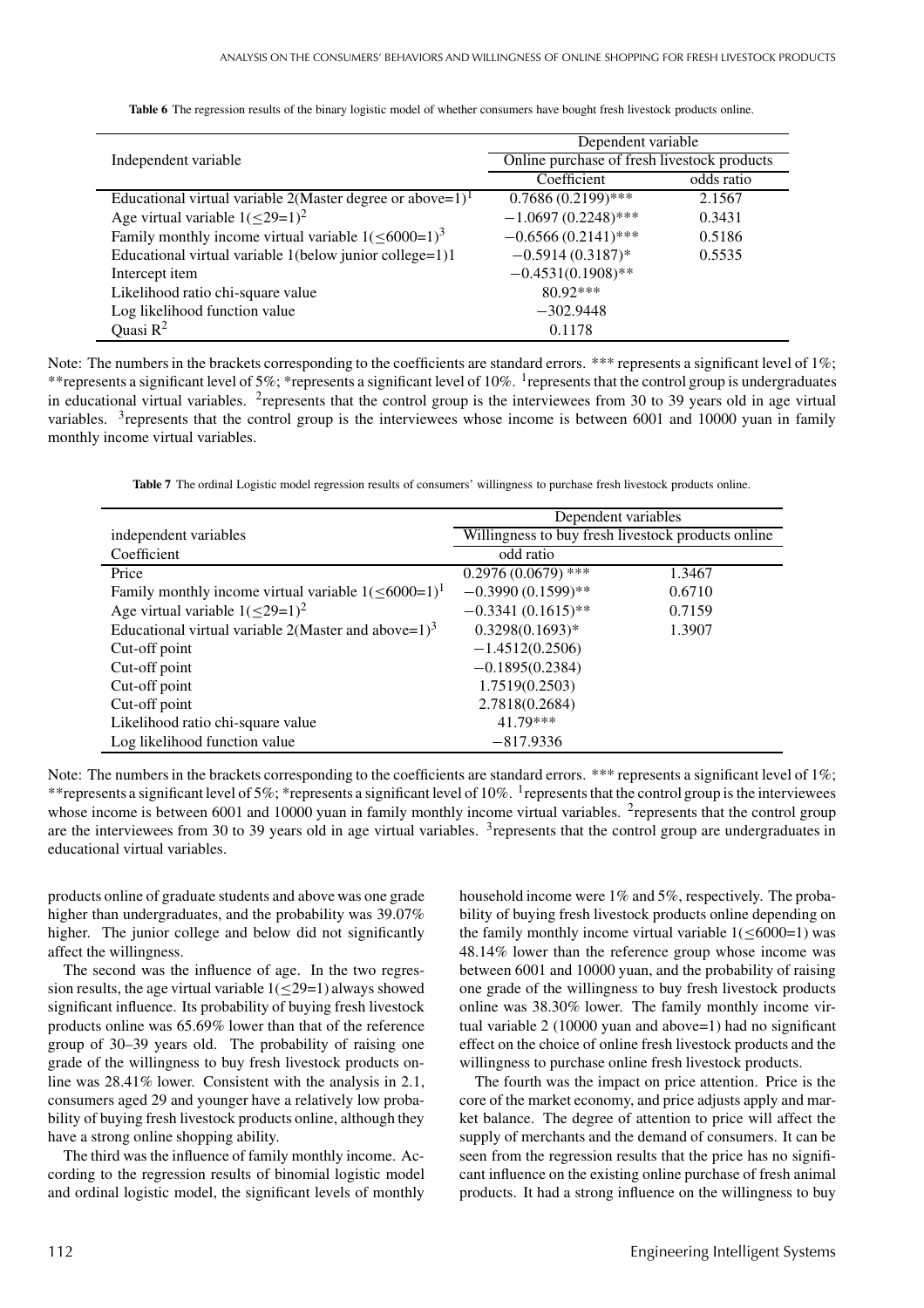fresh livestock products online, and significantly affected the willingness of consumers at the level of 1%. When a one grade higher of attention was paid to price, the probability of raising one grade of the willingness to buy fresh livestock products online was 34.67% higher.

# **3. DISCUSSIONS**

# **3.1 There is No Obvious Gender Difference in the Behavior and Willingness of Online Purchase of Fresh Livestock Products**

The results of statistical analysis and regression analysis show that the gender has no significant effect on consumer behavior and willingness to purchase fresh animal products online. According to the "Research Report on China's Online Shopping Market in 2015", the amount of money spent on online shopping for men is 1.2 times that of women, indicating that more men are in the ranks of online shopping consumers. Men's participation is also reflected in the online purchase of fresh livestock products, and the proportion is not much different from that of women. Therefore, no gender virtual variables are found in the regression results.

# **3.2 The Basic Characteristics of Individuals and Families are the Core Factors that** Affect Consumers' Behavior and Willing**ness to Purchase Fresh Livestock Products Online**

The results show that age, education level and monthly family income have a significant impact on consumer behavior and willingness to purchase fresh animal products online. These three basically reflect the condition of the consumer. Age reflects the current life stage of the consumer, and the degree of education reflects the level of consumer awareness,learning and technology, and the monthly income of the family reflects the economic basis of the consumer. Other factors will affect consumer behavior and willingness to some extent, but not significantly, indicating that the most important factor or the factor that has been imperceptibly influencing the decisionmaking of consumers is generally considered first.

# **3.3 The Attention on Price Affects Consumer Expectations**

For the existing consumer behavior, consumers may focus on the satisfaction brought by consumer products, rather than accounting for the price paid. For the consumer behavior that does not happen, consumers will consider a series of questions about products, the most important of which is the price. The current price level will affect consumers' next choice online. At the same time, it also shows that online shopping is different from the characteristics of the in-store shopping. Consumers can make a large number of comparisons on the Internet, choose a satisfactory product for their own price, or look for companies whose offers match their expectations for their favorite products (see Table 4). In a physical store, such

behavior consumes more energy.

# **3.4 The characteristics of fresh livestock products and the characteristics of online sales affect consumers' behavior and willingness**

It can be seen from Table 5 that the reasons why consumers do not choose to buy fresh livestock products online are mainly related to food safety and freshness, and they need to wait for a certain amount of logistic and distribution time. The main reason for the selection of fresh livestock products online is the convenience and time saving. There are many kinds of products of good quality, and consumers can buy the products they want. This embodies the characteristics of network sales. Therefore, the food safety and freshness and distribution efficiency are the problems that need to be improved in network sales. And the factors that consumers pay more attention too are not involved in this study, which need to be further detailed.

# **3.5 The Online Purchase of Fresh Livestock Products is Mainly Made in China**

The investigation and analysis show that the fresh livestock products bought by consumers online are mostly domestic, especially fresh pork, fresh mutton, fresh poultry and fresh eggs. Fresh beef and fresh milk are still the most domestic, but the import quantity is many times as much as the import of other fresh livestock products (see Table 3). Among them, there are consumers' inherent awareness and consumption awareness of imported beef and milk products, as well as domestic breeding structure and supply structure of fresh livestock products. How to further increase the online purchasing volume of domestic fresh livestock products, attract consumers' attention and how to further adjust the breeding structure still need further research.

## **4. CONCLUSIONS**

In this study, the behavior and willingness of consumers to buy fresh livestock products online were analyzed by general statistics, binomial logistic regression models and ordinal logistic regression models. The main conclusions are as follows: 1) consumer age, education level and family monthly income significantly affect the behavior and willingness of online shopping for fresh livestock products; 2) the consumer' attention to the price significantly affects the consumers' willingness of online shopping for fresh livestock products; 3) the characteristics of fresh livestock products affect consumers' online shopping behavior and their willingness; 4) the characteristics of online sales, in a certain extent, attract consumers to purchase fresh livestock products through the internet.

In combination with the above conclusions, this study suggests that: 1) a targeted marketing strategy should be implemented to attract attention from different consumers, 2) more attractive prices relative to offline sales should be set, 3) online platforms introduce strict regulations for sellers of fresh livestock products and apply food safety traceability systems